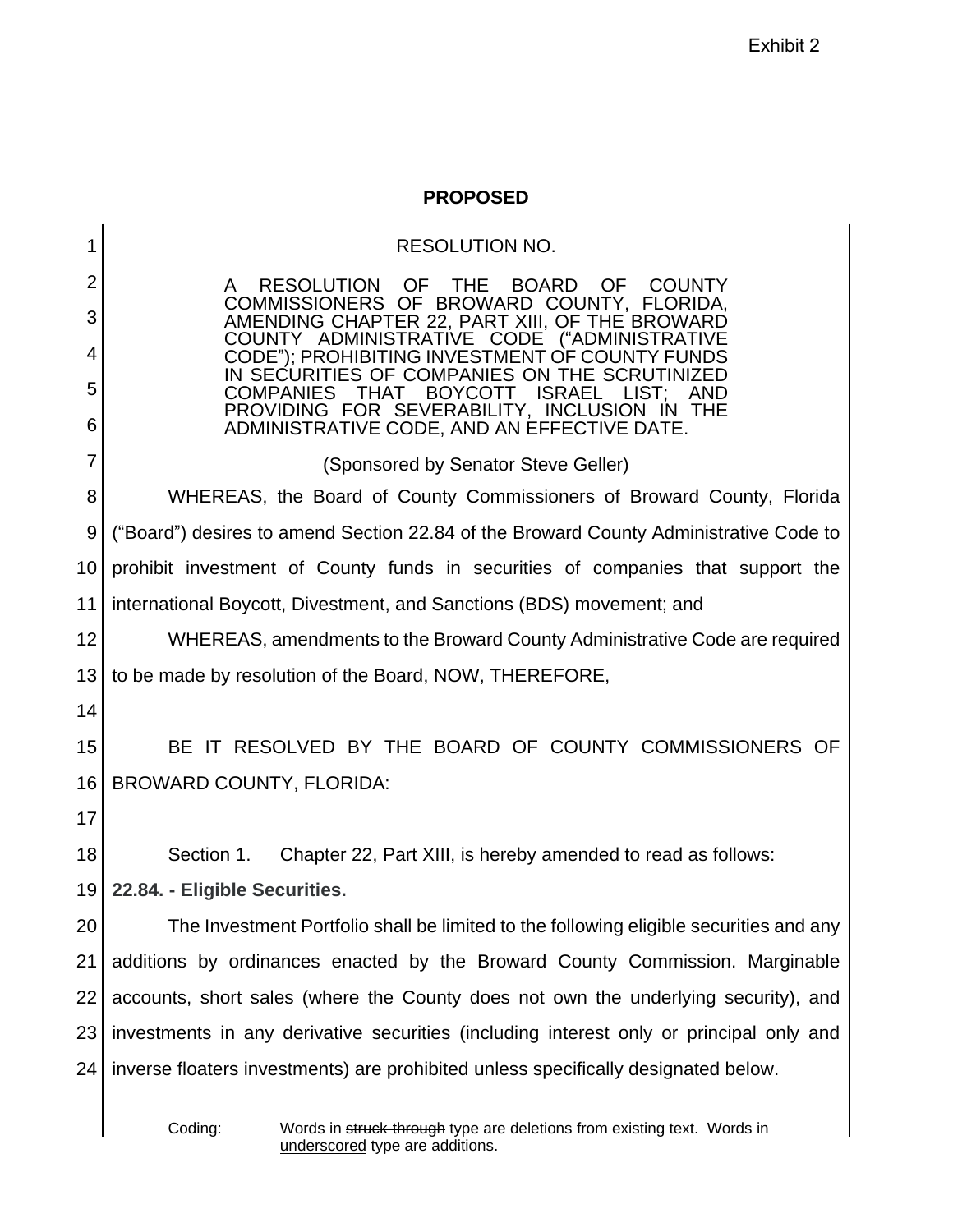2 3 4 5 6 7 8 9 (p) Prohibition. The acquisition of securities of companies on the Scrutinized Companies that Boycott Israel List, as published quarterly by the State Board of Administration of Florida as part of the *Global Governance Mandates and Florida Statutes Quarterly Report*, is prohibited, except with respect to: (1) indirect holdings and (2) exchange-traded funds. For purposes of this section, "indirect holdings" in a company means all securities of that company that are held in a commingled fund or other collective investment, such as a mutual fund, in which the County owns shares or interests, together with other investors, or which are held in an index fund.

10

11

1

. . .

## Section 2. Severability.

12 13 14 15 16 17 18 If any portion of this Administrative Code Resolution is determined by any court to be invalid, the invalid portion will be stricken, and such striking will not affect the validity of the remainder of this Administrative Code Resolution. If any court determines that this Administrative Code Resolution, in whole or in part, cannot be legally applied to any individual, group, entity, property, or circumstance, such determination will not affect the applicability of this Administrative Code Resolution to any other individual, group, entity, property, or circumstance.

- 19
- 20

## Section 3. Inclusion in the Broward County Administrative Code.

21 22 23 24 It is the intention of the Board of County Commissioners that the provisions of this Administrative Code Resolution become part of the Broward County Administrative Code as of the effective date. The sections of this Administrative Code Resolution may be renumbered or relettered and the word "resolution" may be changed to "section," "article,"

Coding: Words in struck-through type are deletions from existing text. Words in underscored type are additions.